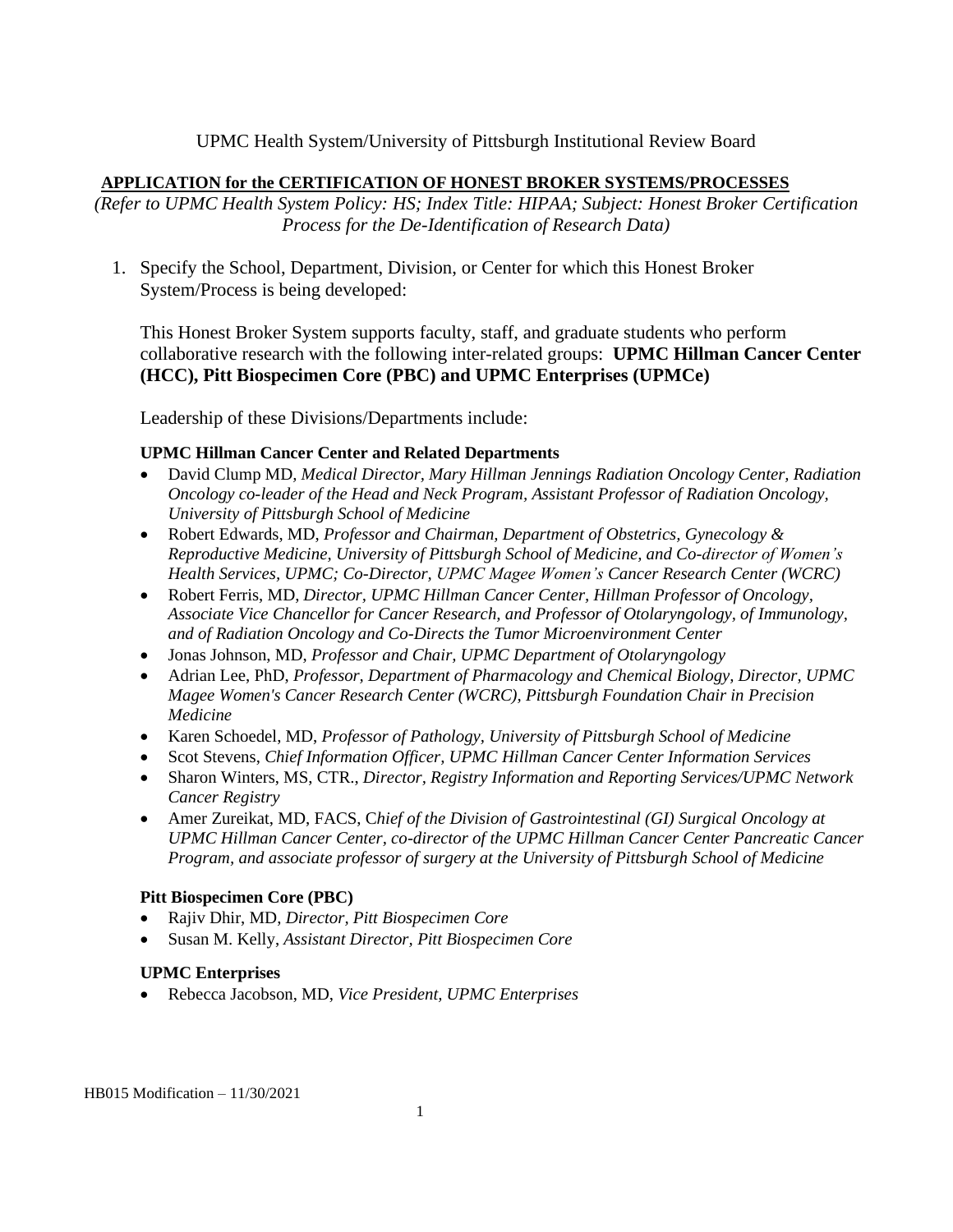2. Specify the individual who will assume responsibility for the appropriate management and oversight of this Honest Broker System/Process:

Name: Sharon Winters, MS, CTR

Title: Director, Registry Information and Reporting Services (UPMC Network Cancer Registry)

UPMC Facilities: UPMC Hillman Cancer Center, UPMC Hospitals and Hospital Based Clinics

| Address: | <b>Shadyside Place</b> |
|----------|------------------------|
|          | 580 South Aiken Avenue |
|          | Suite 610              |
|          | Pittsburgh, PA 15232   |
|          |                        |

Telephone Number: 412-647-6390

FAX Number: 412-623-2230

E-mail Address: [winterssb@upmc.edu](mailto:winterssb@upmc.edu)

3. Specify the names of all additional individuals who will be involved in performing honest broker services under this Honest Broker System/Process. Identify whether each broker is a UPMC employee or UPMC Workforce member. For each UPMC Workforce member, identify the UPMC oversight/sponsor who must be employed by UPMC:

Each Division/ Department in this Honest Broker System/Process has a Team Leader who works with the Manager of the System/Process to oversee the projects supported by the honest brokers who typically perform the broker functions for the Division/Department. Team Leaders also ensure educational modules are current and quality assessments of the activities of the team are performed on a regular basis.

Additionally, members of this Honest Broker System/Process may collaborate with the University of Pittsburgh Department of Biomedical Informatics through their Health Record Research Request (R3) Honest Broker System (IRB#HB107). Any collaboration between HB015 and HB107 would be outlined in project-specific IRB applications.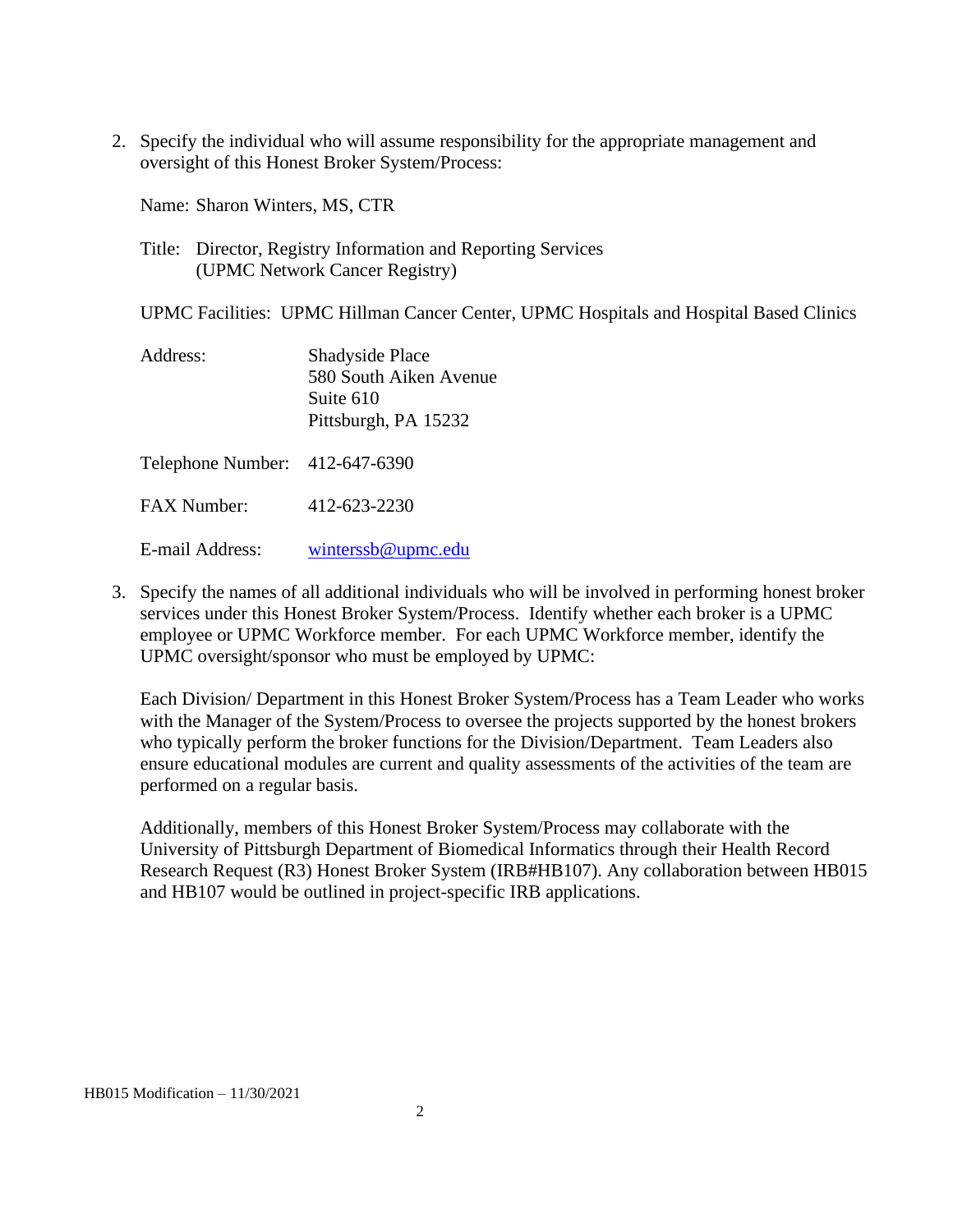| <b>Certified Brokers</b><br><b>UPMC</b> Employee<br><b>Team Leader</b><br><b>UPMC Oversight / Sponsor</b><br><b>UPMC Hillman Cancer Center</b><br><b>UPMC Network Cancer Registry / Registry Information Services</b><br><b>Sharon Winters</b><br>Vonda Mazzarella<br>Sharon Winters, MS, CTR<br>N<br>Jennifer Ridge-Hetrick, CTR<br>N<br>Sharon Winters, MS, CTR<br>Karla Stewart, CTR<br>N<br>Sharon Winters, MS, CTR<br>Sharon Winters, MS, CTR<br>Y<br><b>UPMC Hillman Cancer Center</b><br><b>UPMC</b> Department of Otolaryngology<br>Sharon Winters<br>Sharon Winters, MS<br>Jennifer Ridge-Hetrick<br>N<br><b>UPMC Hillman Cancer Center</b><br><b>UPMC Magee Womens Hospital Women's Cancer Research Center (WCRC)</b><br><b>Tracy Davis</b><br><b>Tracy Davis</b><br>Y<br>Y<br>Angela Laslavic<br>Vonda Mazzarella<br>N<br>Sharon Winters, MS, CTR<br><b>UPMC Hillman Cancer Center</b><br><b>UPMC Department of Radiation Oncology</b><br>To Be Determined<br>Karlotta Ashby<br>Y<br>Y<br>To Be Determined<br><b>UPMC Hillman Cancer Center</b><br><b>UPMC Department of Surgical Oncology</b><br>Lauren Hall<br>Lauren Hall<br>Y<br><b>UPMC Hillman Cancer Center</b><br><b>Analytics and Business Intelligence</b><br><b>Brenda Crocker</b><br>Y<br><b>Brenda Crocker</b><br><b>Paulette Faris</b><br>Y<br>Y<br>Scott Fite<br><b>Pitt Biospecimen Core (PBC)</b><br>Gareth Brangan<br>Rajiv Dhir, MD<br>Nicole Pistorius<br>N<br>Krishnaveni Dhir<br>Karen Schoedel, MD<br>N<br><b>Emily Fenton</b><br>N<br>Rajiv Dhir MD<br><b>Emily George</b><br>Rajiv Dhir, MD<br>N<br>Anthony Green<br>Rajiv Dhir, MD<br>N<br>Haley Havrilla<br>N<br>Rajiv Dhir, MD<br>Adrianne Henry<br>Rajiv Dhir, MD<br>N<br>Susan M. Kelly<br>Rajiv Dhir, MD<br>N<br>Paul Kim<br>N<br>Rajiv Dhir, MD | <b>Division / Department</b> |  |  |  |  |  |
|--------------------------------------------------------------------------------------------------------------------------------------------------------------------------------------------------------------------------------------------------------------------------------------------------------------------------------------------------------------------------------------------------------------------------------------------------------------------------------------------------------------------------------------------------------------------------------------------------------------------------------------------------------------------------------------------------------------------------------------------------------------------------------------------------------------------------------------------------------------------------------------------------------------------------------------------------------------------------------------------------------------------------------------------------------------------------------------------------------------------------------------------------------------------------------------------------------------------------------------------------------------------------------------------------------------------------------------------------------------------------------------------------------------------------------------------------------------------------------------------------------------------------------------------------------------------------------------------------------------------------------------------------------------------------------------------------------------------------------------------------------------------------------------------|------------------------------|--|--|--|--|--|
|                                                                                                                                                                                                                                                                                                                                                                                                                                                                                                                                                                                                                                                                                                                                                                                                                                                                                                                                                                                                                                                                                                                                                                                                                                                                                                                                                                                                                                                                                                                                                                                                                                                                                                                                                                                            |                              |  |  |  |  |  |
|                                                                                                                                                                                                                                                                                                                                                                                                                                                                                                                                                                                                                                                                                                                                                                                                                                                                                                                                                                                                                                                                                                                                                                                                                                                                                                                                                                                                                                                                                                                                                                                                                                                                                                                                                                                            |                              |  |  |  |  |  |
|                                                                                                                                                                                                                                                                                                                                                                                                                                                                                                                                                                                                                                                                                                                                                                                                                                                                                                                                                                                                                                                                                                                                                                                                                                                                                                                                                                                                                                                                                                                                                                                                                                                                                                                                                                                            |                              |  |  |  |  |  |
|                                                                                                                                                                                                                                                                                                                                                                                                                                                                                                                                                                                                                                                                                                                                                                                                                                                                                                                                                                                                                                                                                                                                                                                                                                                                                                                                                                                                                                                                                                                                                                                                                                                                                                                                                                                            |                              |  |  |  |  |  |
|                                                                                                                                                                                                                                                                                                                                                                                                                                                                                                                                                                                                                                                                                                                                                                                                                                                                                                                                                                                                                                                                                                                                                                                                                                                                                                                                                                                                                                                                                                                                                                                                                                                                                                                                                                                            |                              |  |  |  |  |  |
|                                                                                                                                                                                                                                                                                                                                                                                                                                                                                                                                                                                                                                                                                                                                                                                                                                                                                                                                                                                                                                                                                                                                                                                                                                                                                                                                                                                                                                                                                                                                                                                                                                                                                                                                                                                            |                              |  |  |  |  |  |
|                                                                                                                                                                                                                                                                                                                                                                                                                                                                                                                                                                                                                                                                                                                                                                                                                                                                                                                                                                                                                                                                                                                                                                                                                                                                                                                                                                                                                                                                                                                                                                                                                                                                                                                                                                                            |                              |  |  |  |  |  |
|                                                                                                                                                                                                                                                                                                                                                                                                                                                                                                                                                                                                                                                                                                                                                                                                                                                                                                                                                                                                                                                                                                                                                                                                                                                                                                                                                                                                                                                                                                                                                                                                                                                                                                                                                                                            |                              |  |  |  |  |  |
|                                                                                                                                                                                                                                                                                                                                                                                                                                                                                                                                                                                                                                                                                                                                                                                                                                                                                                                                                                                                                                                                                                                                                                                                                                                                                                                                                                                                                                                                                                                                                                                                                                                                                                                                                                                            |                              |  |  |  |  |  |
|                                                                                                                                                                                                                                                                                                                                                                                                                                                                                                                                                                                                                                                                                                                                                                                                                                                                                                                                                                                                                                                                                                                                                                                                                                                                                                                                                                                                                                                                                                                                                                                                                                                                                                                                                                                            |                              |  |  |  |  |  |
|                                                                                                                                                                                                                                                                                                                                                                                                                                                                                                                                                                                                                                                                                                                                                                                                                                                                                                                                                                                                                                                                                                                                                                                                                                                                                                                                                                                                                                                                                                                                                                                                                                                                                                                                                                                            |                              |  |  |  |  |  |
|                                                                                                                                                                                                                                                                                                                                                                                                                                                                                                                                                                                                                                                                                                                                                                                                                                                                                                                                                                                                                                                                                                                                                                                                                                                                                                                                                                                                                                                                                                                                                                                                                                                                                                                                                                                            |                              |  |  |  |  |  |
|                                                                                                                                                                                                                                                                                                                                                                                                                                                                                                                                                                                                                                                                                                                                                                                                                                                                                                                                                                                                                                                                                                                                                                                                                                                                                                                                                                                                                                                                                                                                                                                                                                                                                                                                                                                            |                              |  |  |  |  |  |
|                                                                                                                                                                                                                                                                                                                                                                                                                                                                                                                                                                                                                                                                                                                                                                                                                                                                                                                                                                                                                                                                                                                                                                                                                                                                                                                                                                                                                                                                                                                                                                                                                                                                                                                                                                                            |                              |  |  |  |  |  |
|                                                                                                                                                                                                                                                                                                                                                                                                                                                                                                                                                                                                                                                                                                                                                                                                                                                                                                                                                                                                                                                                                                                                                                                                                                                                                                                                                                                                                                                                                                                                                                                                                                                                                                                                                                                            |                              |  |  |  |  |  |
|                                                                                                                                                                                                                                                                                                                                                                                                                                                                                                                                                                                                                                                                                                                                                                                                                                                                                                                                                                                                                                                                                                                                                                                                                                                                                                                                                                                                                                                                                                                                                                                                                                                                                                                                                                                            |                              |  |  |  |  |  |
|                                                                                                                                                                                                                                                                                                                                                                                                                                                                                                                                                                                                                                                                                                                                                                                                                                                                                                                                                                                                                                                                                                                                                                                                                                                                                                                                                                                                                                                                                                                                                                                                                                                                                                                                                                                            |                              |  |  |  |  |  |
|                                                                                                                                                                                                                                                                                                                                                                                                                                                                                                                                                                                                                                                                                                                                                                                                                                                                                                                                                                                                                                                                                                                                                                                                                                                                                                                                                                                                                                                                                                                                                                                                                                                                                                                                                                                            |                              |  |  |  |  |  |
|                                                                                                                                                                                                                                                                                                                                                                                                                                                                                                                                                                                                                                                                                                                                                                                                                                                                                                                                                                                                                                                                                                                                                                                                                                                                                                                                                                                                                                                                                                                                                                                                                                                                                                                                                                                            |                              |  |  |  |  |  |
|                                                                                                                                                                                                                                                                                                                                                                                                                                                                                                                                                                                                                                                                                                                                                                                                                                                                                                                                                                                                                                                                                                                                                                                                                                                                                                                                                                                                                                                                                                                                                                                                                                                                                                                                                                                            |                              |  |  |  |  |  |
|                                                                                                                                                                                                                                                                                                                                                                                                                                                                                                                                                                                                                                                                                                                                                                                                                                                                                                                                                                                                                                                                                                                                                                                                                                                                                                                                                                                                                                                                                                                                                                                                                                                                                                                                                                                            |                              |  |  |  |  |  |
|                                                                                                                                                                                                                                                                                                                                                                                                                                                                                                                                                                                                                                                                                                                                                                                                                                                                                                                                                                                                                                                                                                                                                                                                                                                                                                                                                                                                                                                                                                                                                                                                                                                                                                                                                                                            |                              |  |  |  |  |  |
|                                                                                                                                                                                                                                                                                                                                                                                                                                                                                                                                                                                                                                                                                                                                                                                                                                                                                                                                                                                                                                                                                                                                                                                                                                                                                                                                                                                                                                                                                                                                                                                                                                                                                                                                                                                            |                              |  |  |  |  |  |
|                                                                                                                                                                                                                                                                                                                                                                                                                                                                                                                                                                                                                                                                                                                                                                                                                                                                                                                                                                                                                                                                                                                                                                                                                                                                                                                                                                                                                                                                                                                                                                                                                                                                                                                                                                                            |                              |  |  |  |  |  |
|                                                                                                                                                                                                                                                                                                                                                                                                                                                                                                                                                                                                                                                                                                                                                                                                                                                                                                                                                                                                                                                                                                                                                                                                                                                                                                                                                                                                                                                                                                                                                                                                                                                                                                                                                                                            |                              |  |  |  |  |  |
|                                                                                                                                                                                                                                                                                                                                                                                                                                                                                                                                                                                                                                                                                                                                                                                                                                                                                                                                                                                                                                                                                                                                                                                                                                                                                                                                                                                                                                                                                                                                                                                                                                                                                                                                                                                            |                              |  |  |  |  |  |
|                                                                                                                                                                                                                                                                                                                                                                                                                                                                                                                                                                                                                                                                                                                                                                                                                                                                                                                                                                                                                                                                                                                                                                                                                                                                                                                                                                                                                                                                                                                                                                                                                                                                                                                                                                                            |                              |  |  |  |  |  |
|                                                                                                                                                                                                                                                                                                                                                                                                                                                                                                                                                                                                                                                                                                                                                                                                                                                                                                                                                                                                                                                                                                                                                                                                                                                                                                                                                                                                                                                                                                                                                                                                                                                                                                                                                                                            |                              |  |  |  |  |  |
|                                                                                                                                                                                                                                                                                                                                                                                                                                                                                                                                                                                                                                                                                                                                                                                                                                                                                                                                                                                                                                                                                                                                                                                                                                                                                                                                                                                                                                                                                                                                                                                                                                                                                                                                                                                            |                              |  |  |  |  |  |
|                                                                                                                                                                                                                                                                                                                                                                                                                                                                                                                                                                                                                                                                                                                                                                                                                                                                                                                                                                                                                                                                                                                                                                                                                                                                                                                                                                                                                                                                                                                                                                                                                                                                                                                                                                                            |                              |  |  |  |  |  |
|                                                                                                                                                                                                                                                                                                                                                                                                                                                                                                                                                                                                                                                                                                                                                                                                                                                                                                                                                                                                                                                                                                                                                                                                                                                                                                                                                                                                                                                                                                                                                                                                                                                                                                                                                                                            |                              |  |  |  |  |  |
|                                                                                                                                                                                                                                                                                                                                                                                                                                                                                                                                                                                                                                                                                                                                                                                                                                                                                                                                                                                                                                                                                                                                                                                                                                                                                                                                                                                                                                                                                                                                                                                                                                                                                                                                                                                            |                              |  |  |  |  |  |
|                                                                                                                                                                                                                                                                                                                                                                                                                                                                                                                                                                                                                                                                                                                                                                                                                                                                                                                                                                                                                                                                                                                                                                                                                                                                                                                                                                                                                                                                                                                                                                                                                                                                                                                                                                                            |                              |  |  |  |  |  |
|                                                                                                                                                                                                                                                                                                                                                                                                                                                                                                                                                                                                                                                                                                                                                                                                                                                                                                                                                                                                                                                                                                                                                                                                                                                                                                                                                                                                                                                                                                                                                                                                                                                                                                                                                                                            |                              |  |  |  |  |  |
|                                                                                                                                                                                                                                                                                                                                                                                                                                                                                                                                                                                                                                                                                                                                                                                                                                                                                                                                                                                                                                                                                                                                                                                                                                                                                                                                                                                                                                                                                                                                                                                                                                                                                                                                                                                            |                              |  |  |  |  |  |
|                                                                                                                                                                                                                                                                                                                                                                                                                                                                                                                                                                                                                                                                                                                                                                                                                                                                                                                                                                                                                                                                                                                                                                                                                                                                                                                                                                                                                                                                                                                                                                                                                                                                                                                                                                                            |                              |  |  |  |  |  |
|                                                                                                                                                                                                                                                                                                                                                                                                                                                                                                                                                                                                                                                                                                                                                                                                                                                                                                                                                                                                                                                                                                                                                                                                                                                                                                                                                                                                                                                                                                                                                                                                                                                                                                                                                                                            |                              |  |  |  |  |  |
| Christina (Puet) Kline<br>N<br>Rajiv Dhir, MD                                                                                                                                                                                                                                                                                                                                                                                                                                                                                                                                                                                                                                                                                                                                                                                                                                                                                                                                                                                                                                                                                                                                                                                                                                                                                                                                                                                                                                                                                                                                                                                                                                                                                                                                              |                              |  |  |  |  |  |
| Paul Knizner<br>N<br>Rajiv Dhir, MD                                                                                                                                                                                                                                                                                                                                                                                                                                                                                                                                                                                                                                                                                                                                                                                                                                                                                                                                                                                                                                                                                                                                                                                                                                                                                                                                                                                                                                                                                                                                                                                                                                                                                                                                                        |                              |  |  |  |  |  |
| N<br>Rajiv Dhir, MD<br>Allyson Kopera                                                                                                                                                                                                                                                                                                                                                                                                                                                                                                                                                                                                                                                                                                                                                                                                                                                                                                                                                                                                                                                                                                                                                                                                                                                                                                                                                                                                                                                                                                                                                                                                                                                                                                                                                      |                              |  |  |  |  |  |
| Alex Nolte<br>Rajiv Dhir, MD<br>N<br>James Noyama<br>$\mathbf N$<br>Rajiv Dhir, MD                                                                                                                                                                                                                                                                                                                                                                                                                                                                                                                                                                                                                                                                                                                                                                                                                                                                                                                                                                                                                                                                                                                                                                                                                                                                                                                                                                                                                                                                                                                                                                                                                                                                                                         |                              |  |  |  |  |  |
| Javier Ojeda<br>${\bf N}$<br>Rajiv Dhir, MD                                                                                                                                                                                                                                                                                                                                                                                                                                                                                                                                                                                                                                                                                                                                                                                                                                                                                                                                                                                                                                                                                                                                                                                                                                                                                                                                                                                                                                                                                                                                                                                                                                                                                                                                                |                              |  |  |  |  |  |
| Nicole Pistorius<br>Rajiv Dhir MD<br>N                                                                                                                                                                                                                                                                                                                                                                                                                                                                                                                                                                                                                                                                                                                                                                                                                                                                                                                                                                                                                                                                                                                                                                                                                                                                                                                                                                                                                                                                                                                                                                                                                                                                                                                                                     |                              |  |  |  |  |  |
| Nicole Roehrig<br>${\bf N}$<br>Rajiv Dhir, MD                                                                                                                                                                                                                                                                                                                                                                                                                                                                                                                                                                                                                                                                                                                                                                                                                                                                                                                                                                                                                                                                                                                                                                                                                                                                                                                                                                                                                                                                                                                                                                                                                                                                                                                                              |                              |  |  |  |  |  |
| Philip Schumacher<br>${\bf N}$<br>Rajiv Dhir, MD                                                                                                                                                                                                                                                                                                                                                                                                                                                                                                                                                                                                                                                                                                                                                                                                                                                                                                                                                                                                                                                                                                                                                                                                                                                                                                                                                                                                                                                                                                                                                                                                                                                                                                                                           |                              |  |  |  |  |  |
| ${\bf N}$<br>Steven Usry<br>Rajiv Dhir, MD                                                                                                                                                                                                                                                                                                                                                                                                                                                                                                                                                                                                                                                                                                                                                                                                                                                                                                                                                                                                                                                                                                                                                                                                                                                                                                                                                                                                                                                                                                                                                                                                                                                                                                                                                 |                              |  |  |  |  |  |
| <b>UPMC Enterprises (UPMCe)</b>                                                                                                                                                                                                                                                                                                                                                                                                                                                                                                                                                                                                                                                                                                                                                                                                                                                                                                                                                                                                                                                                                                                                                                                                                                                                                                                                                                                                                                                                                                                                                                                                                                                                                                                                                            |                              |  |  |  |  |  |
| Y<br>Erika Hough<br>Stephanie Shields                                                                                                                                                                                                                                                                                                                                                                                                                                                                                                                                                                                                                                                                                                                                                                                                                                                                                                                                                                                                                                                                                                                                                                                                                                                                                                                                                                                                                                                                                                                                                                                                                                                                                                                                                      |                              |  |  |  |  |  |
| Eugene Tseytlin<br>Y                                                                                                                                                                                                                                                                                                                                                                                                                                                                                                                                                                                                                                                                                                                                                                                                                                                                                                                                                                                                                                                                                                                                                                                                                                                                                                                                                                                                                                                                                                                                                                                                                                                                                                                                                                       |                              |  |  |  |  |  |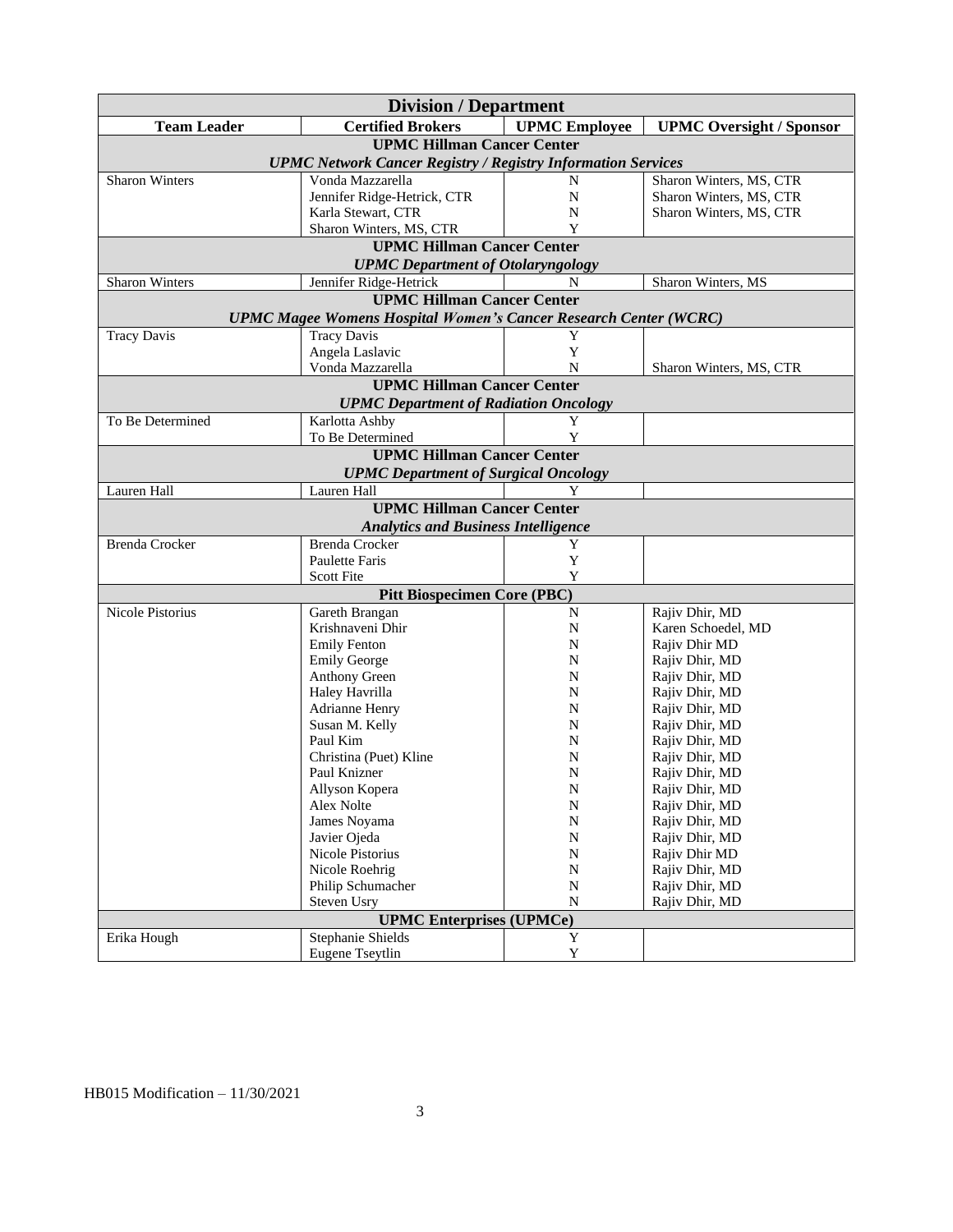4. HIPAA Complete (i.e., "Safe Harbor") De-Identification of Medical Record Information:

a. For electronic medical record information, address the processes and/or systems that will be used to fully de-identify (i.e., HIPAA "Safe Harbor" compliant) the information for subsequent use by your affiliated researchers. (Note: See Attachment A for HIPAA "Safe Harbor" de-identification requirements.)

The CoPath Laboratory Information System (LIS) is used by the Department of Pathology for managing its clinical information. This LIS has the capability to generate de-identified reports using DeID software tools, as per the needs of Safe Harbor compliance.

The UPMC Network Cancer Registry has information in its archives based on requirements of both the American College of Surgeons Commission on Cancer (ACOS COC) and the Pennsylvania Department of Health (PADOH). Due to the PADOH being a public health agency, this registry process is exempt from HIPAA consenting processes. Elekta's METRIQ standardized cancer registry software is used for the Registry data collection process. When Registry-associated data is requested for Exempt or No Human Subject Involvement research, the Registry provides this information, de-identified per Safe Harbor requirements, using electronic as well as manual methods.

Head & Neck Organ Specific Database (H&N OSD) is a clinical database that collected data on all head/neck cancer patients treated at the Eye and Ear Institute. No researchers have access to any data unless appropriate IRB is obtained. When H&N OSD-associated data is requested for Exempt or No Human Subject Involvement research, the Department of Otolaryngology registrar provides this information, de-identified per Safe Harbor requirements, using electronic as well as manual methods.

The Radiation Oncology Radiosurgery Database and Quality of Life Database are clinical databases used to collect data on all patients seen by the Department of Radiation Oncology. No individuals have access to this data without the appropriate IRB approval. When data is requested for Exempt or No Human Subject involvement research, the Department of Radiation Oncology registrar provides this information, de-identified per Safe Harbor requirements, using electronic as well as manual methods.

The HIPEC for Peritoneal Carcinomatosis Database is a clinical database that collects data on patients who have undergone the Hyperthermic Intraperitoneal Chemotherapy (HIPEC) procedure at UPMC. All of the data collected is that of which the investigators already have clinical access to as part of their clinical obligations and responsibilities. The database was established for clinical quality control, statistical analysis, and education. It was deemed by the IRB to be aa clinical database. When HIPEC-associated data is requested for Exempt or No Human Subject Involvement research, the Department of Surgery, working with the UPMC Network Cancer Registry, provides this information, de-identified per Safe Harbor requirements, using electronic as well as manual methods.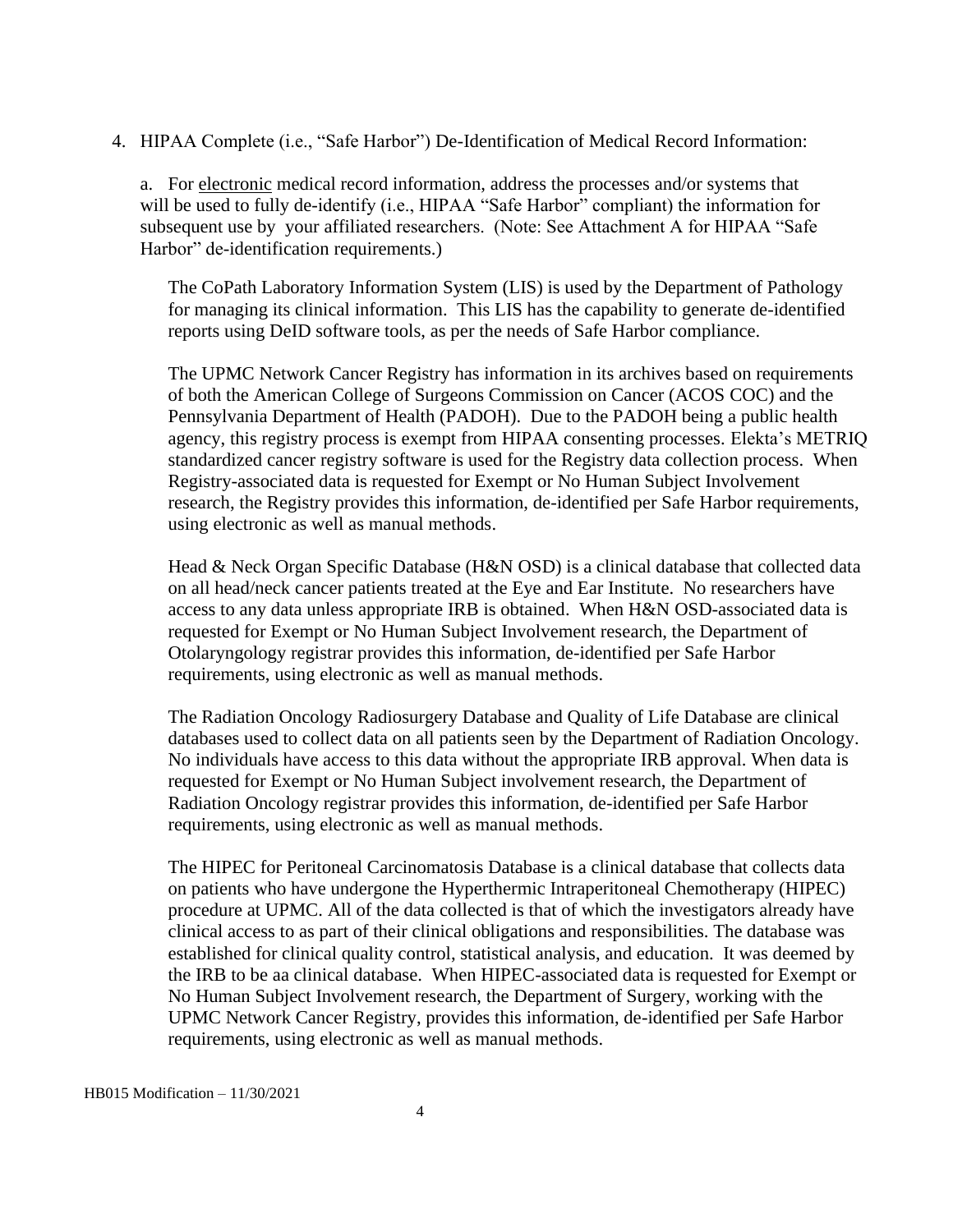Additional tools and services available to the brokers associated with this System include TIES (Text Information Extraction System) and other data integration services provided by DBMI and HCC Analytics/Business Intelligence support teams identified above as well as interaction with UPMC Enterprises for data integration services, Natural Language Processing (NLP), Clinical Research Information Services for De-ID text and lab reports from MARS (via collaboration with Honest Broker System #HB0001). TIES is being used by our System as part of an IRB approved project (IRB approval# PRO07050292). It is a general-purpose text information extraction tool to automate the process of converting fully de-identified free text surgical pathology reports into structured data and storing those data in a federated capacity, and to facilitate retrieval, advanced query and further analysis of the pathology information.

Electronic Medical Record resources governed by UPMC Hillman Cancer Centers and used for clinical purposes, such as ARIA and Via Oncology Pathways, may also be integrated with data sources noted in this section, to provide a complete data set for approved projects. By nature of the positions held by the brokers in this system, they have access to these applications to perform their daily clinical functions.

In all cases, the team leaders working with the Manager of this System assure proper IRB documentation is in place prior to releasing any tissue/data. This includes, but not necessarily limited to: Full IRB protocol (when appropriate), IRB exempt application with affixed signatures and dates (application to identify this System, tissues/data needed and data sources to be used, including the Registry when applicable), IRB approval letter. The above protocol will apply to all groups covered in this submission, primarily the PBC, WCRC, Cancer Registry/RIS, Otolaryngology, Radiation Oncology and Surgical Oncology.

b. For paper-based medical record information, address the processes and/or systems that will be used to fully de-identify (i.e., HIPAA "Safe Harbor" compliant) the information for subsequent use by your affiliated researchers. (Note: See Attachment A for HIPAA "Safe Harbor" de-identification requirements.)

The generation of "Safe Harbor" compliant data also uses manual means. Although the clinical computer applications utilized by the brokers within this System store data in purely electronic form, there is the capability of generating files and reports based on the needs of the requestor. The PBC, WCRC and RIS have been utilizing a system of linkage codes for specimens and annotating data for collaborative projects. The linkage codes are retained by the brokers on password protected secure servers behind UPMC HIPAA Security-compliant firewalls. Any printed records of these linkage codes and associated data are stored in a secure, locked filing space and maintained by the individual brokers.

The use of paper recording is strongly discouraged. The predominant mechanism used is electronic files on secure computers. Any excess paper reports generated are destroyed using paper shredders and secure University/ UPMC contracted disposal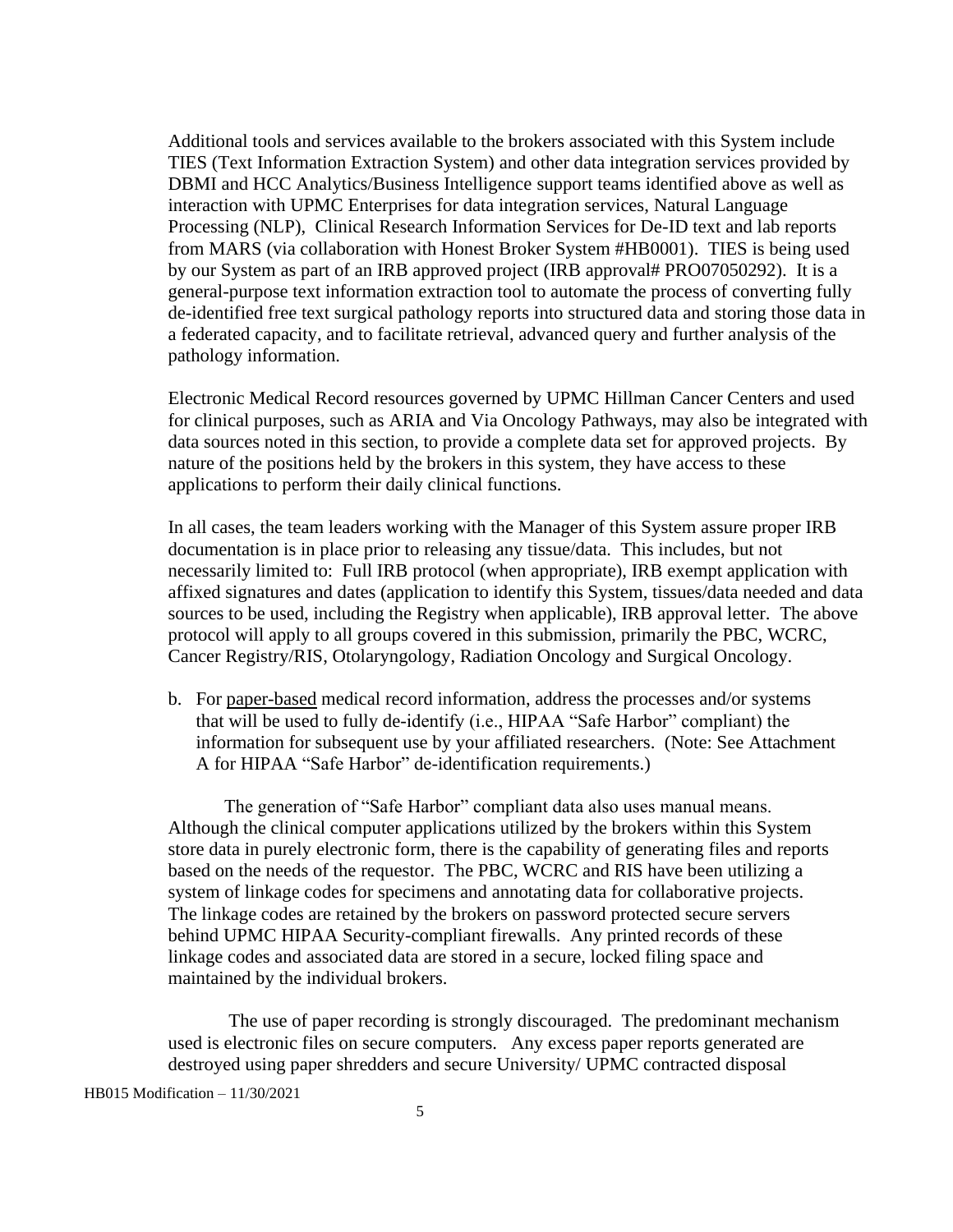#### contractors.

In all cases, the team leaders working with the Manager of this System assure proper IRB documentation is in place prior to releasing any tissue/data. This includes, but not necessarily limited to: Full IRB protocol (when appropriate), IRB exempt application with affixed signatures and dates (application to identify this System, tissues/data needed and data sources to be used, including the Registry when applicable), IRB approval letter.

The above protocol will apply to all groups covered in this submission, primarily the PBC, WCRC, Cancer Registry/RIS, Otolaryngology, Radiation Oncology and Surgical Oncology.

- 5. Limited Data Sets of Medical Record Information:
	- a. For electronic medical record information, address the processes and/or systems that will be used to develop Limited Data Sets of the information for subsequent use by your affiliated researchers. (Note: See Attachment A for HIPAA Limited Data Set requirements.)

The process followed for generation of "Limited Data Sets" will be a combination of electronic and manual methods. The electronic systems are coded to generate information that follows the "Safe Harbor regulations" as described in above sections, however, CoPath, METRIQ, H&N OSD, Radiation Oncology Radiosurgery and Quality of Life databases, and HIPEC database applications also have the capability for extracting additional information according to specified additional data fields. Since the "Limited Data Set" requirements permit sharing of additional data elements such as dates and geographic details, as compared to the "Safe Harbor" requirements, these elements will be extracted, and provided, electronically, where possible. In addition, there will be instances when this might not be possible. Manual methods, as described above, will be used. Any additional information to be provided will be manually extracted and added to the "Limited Data Set" compliant documents. The records of this additional information needed will be placed in secure, locked filing cabinets.

As mentioned in the previous section, the Head & Neck Organ Specific Database (H&N OSD, Radiation Oncology Radiosurgery and Quality of Life databases and HIPEC database are clinical databases that collected data on all head/neck cancer patients treated at the Eye and Ear Institute or HIPEC surgical oncology cases respectively. No researchers have access to any data unless appropriate IRB is obtained. When H&N OSD, Radiation Oncology Radiosurgery and Quality of Life databases or HIPEC Database associated data is requested for Exempt or No Human Subject Involvement research, the proper honest broker assigned to the project provides this information, deidentified per Limited Data Set requirements, using electronic as well as manual methods.

HB015 Modification – 11/30/2021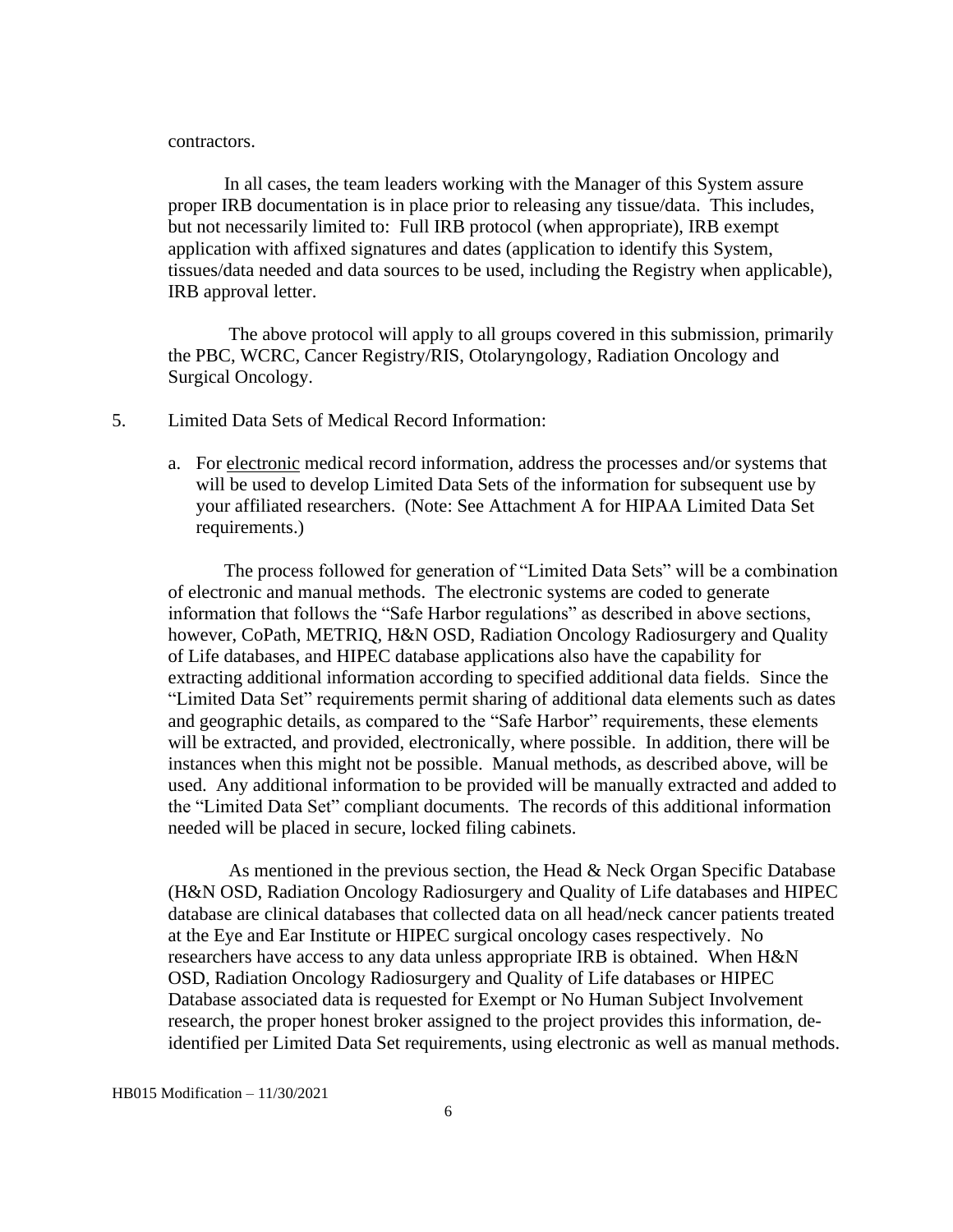If the request is for Exempt or No Human Subject Involvement research activities, a Data Use Agreement (DUA) is completed as part of the investigators IRB application. In all cases, the team leaders working with the Manager of this System assure proper IRB documentation is in place prior to releasing any tissue/data. This includes, but not necessarily limited to: Full IRB protocol (when appropriate), IRB exempt application with affixed signatures and dates (application to identify this System, tissues/data needed and data sources to be used, including the Registry when applicable), IRB approval letter.

The above protocol will apply to all groups covered in this submission, however are primarily the PBC, WCRC, Cancer Registry/RIS, Otolaryngology, Radiation Oncology and Surgical Oncology.

b. For paper-based medical record information, address the processes and/or systems that will be used to develop Limited Data Sets of the information for subsequent use by your affiliated researchers. (Note: See Attachment A for HIPAA Limited Data Set requirements.)

The generation of "Limited Data Sets" from paper-based medical record information will be similar to that for the fully de-identified data described above. The generation of "Safe Harbor" compliant data also uses manual means. Although the clinical computer applications utilized by the brokers within this System store data in purely electronic form, there is of course the capability of generating files and reports based on the needs of the requestor. The PBC, WCRC and RIS have been utilizing a system of linkage codes for specimens and annotating data for collaborative projects. The linkage codes are retained by the brokers on password protected secure servers behind UPMC HIPAA Security-compliant firewalls. Any printed records of these linkage codes and associated data are stored in a secure, locked filing space and maintained by the individual brokers.

The use of paper recording is strongly discouraged. The predominant mechanism used is electronic files on secure computers. Any excess paper reports generated are destroyed using paper shredders and secure University/ UPMC contracted disposal contractors.

If the request is for Exempt or No Human Subject Involvement research activities, a Data Use Agreement (DUA) is completed as part of the investigators IRB application. In all cases, the team leaders working with the Manager of this System assure proper IRB documentation is in place prior to releasing any tissue/data. This includes, but not necessarily limited to: Full IRB protocol (when appropriate), IRB exempt application with affixed signatures and dates (application to identify this System, tissues/data needed and data sources to be used, including the Registry when applicable), IRB approval letter.

The above protocol will apply to all groups covered in this submission, primarily the PBC, WCRC, Cancer Registry/RIS, Otolaryngology, Radiation Oncology and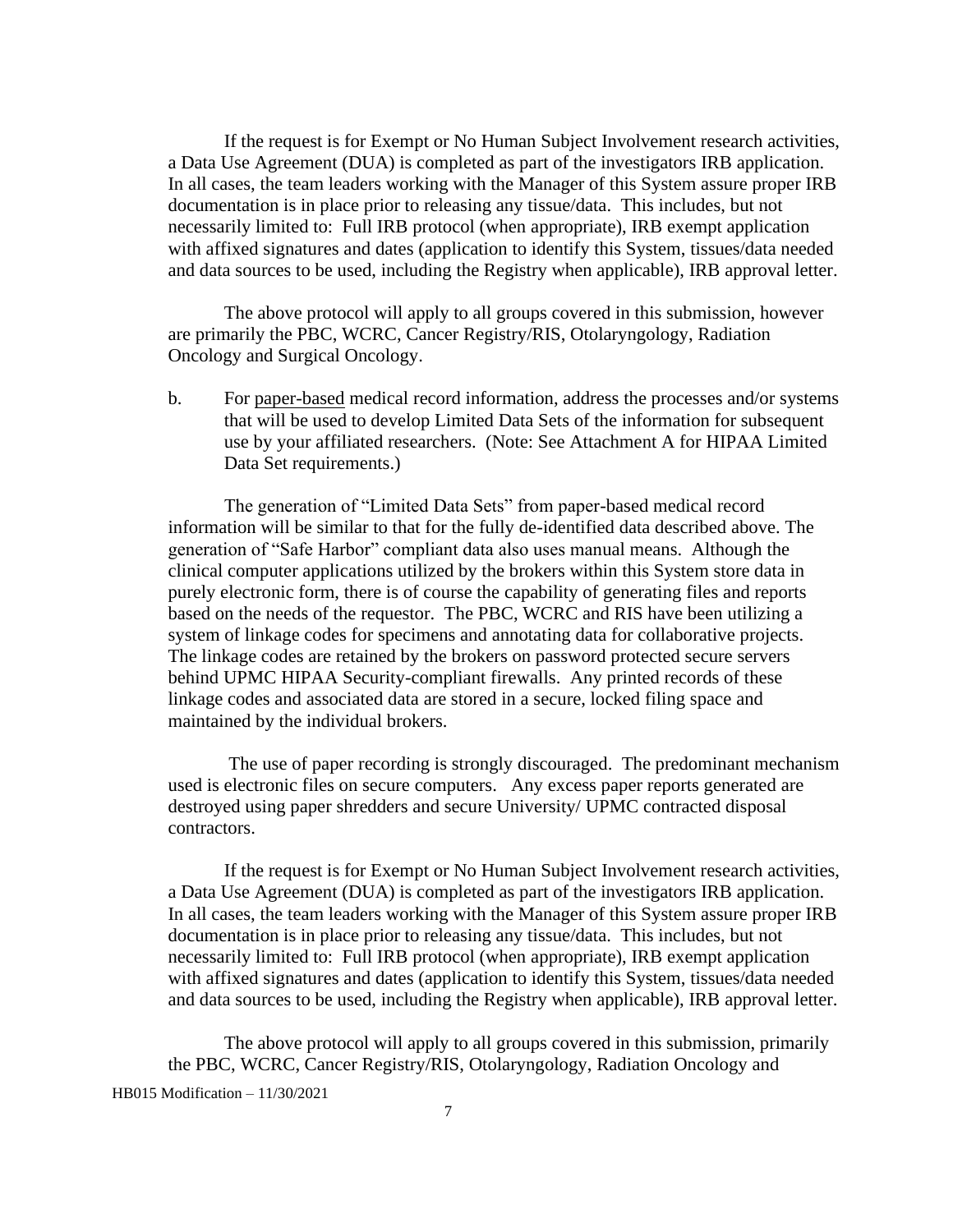### Surgical Oncology.

c. Address your policies, procedures and controls for ensuring that Limited Data Sets of medical record information that you proved to your affiliated researchers contain only the minimum necessary information needed to perform the research. (Note: These policies should include statements specifying that the medical record information provided to researchers under a Limited Data Set will be consistent with the specific data elements requested in the corresponding IRB-approved research application and Data Use Agreement.)

The policies and procedures in place currently focus on the following major issues:

- 1. **IRB approval:** The UPMC employees or workforce members acting in honest broker roles covered in this submission, primarily the PBC, WCRC, Cancer Registry/RIS, Otolaryngology, Radiation Oncology and Surgical Oncology, ask the researcher to provide a copy of the IRB submission and the IRB approval. This ensures that appropriate institutional approvals have been obtained. The IRB submission and approval processes guide us to utilize the minimum information needed for the research project. The IRB submission also provides specific details regarding the data elements requested in the research IRB submission. Thus, the medical record information provided to researchers under a Limited Data Set will be consistent with the specific data elements requested in the corresponding IRB-approved research application and Data Use Agreement.
- 2. **De-identification**: In the event biological materials are needed, a biological specimen user agreement would need to be submitted along with the previous described IRB documentation. The biological specimens, along with any annotating information as requested, are provided to the researchers totally devoid of any identifiers. Linkage codes are used as appropriate and the coding information is stored on password-protected computers. Any paper trail generated is stored in secure, locked filing cabinets. It is the responsibility of the team leaders to ensure that the protocols are being followed. They are encouraged to seek guidance from the faculty in charge of these. In addition, there are regular meetings to discuss any potential issues.
- 3. **Oversight, request tracking and training**: As further described below, electronic request tracking tools are utilized to document all requests received by this system. A quarterly review (once every three months) of the protocols and procedures will be performed by the manager of this Honest Broker System with cooperation from the team leaders. Compliance will be documented. Currently, the team leaders meet with their respective brokers regularly to review electronic and paper trail of requests generated and

HB015 Modification – 11/30/2021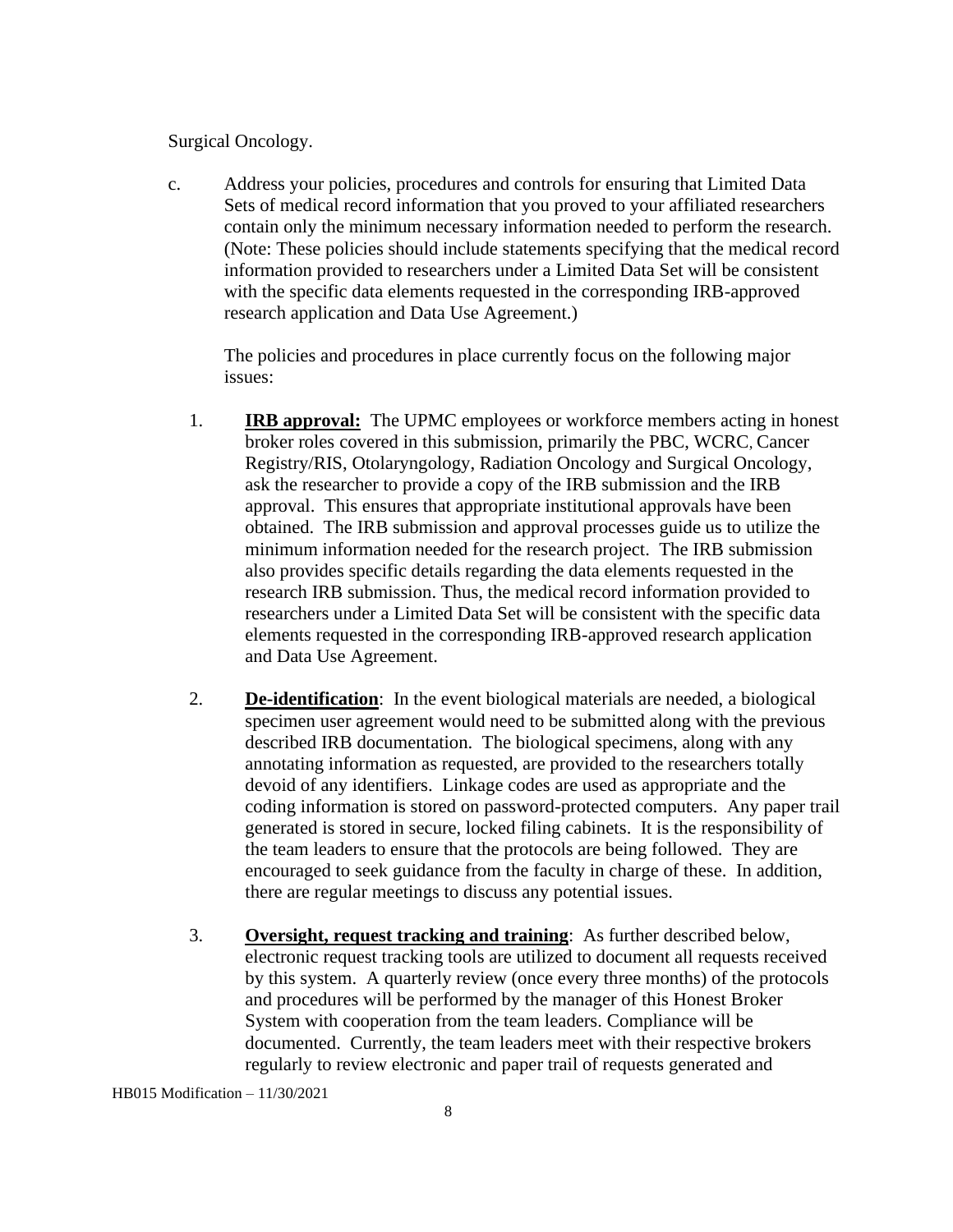fulfilled. Any issues or questions pertaining to the workflow are discussed.

There are four main UPMC intranet-based, password-protected, request tracking and monitoring tools utilized by members of this System.

- The PBC team utilizes a tool titled the "Pitt Biospecimen Core Project Management" System" enabling them to track requests for biological materials.
- The Registry Information Services, Radiation Oncology and Surgical Oncology teams utilizes a tool titled "HB015 Honest Broker System Data Request Tracking Tool" This tool enables brokers to attach relevant IRB documents, data use agreements, and other project related documents to the details of the request. It enables storage of information related to the requestor, associated brokers, IRBspecific details, identification of data requirements, approval of data requests, reference to time spent and final status. In accordance with the [UPMC Hillman](https://upmchs.sharepoint.com/sites/infonet/UPMCPolicies/CCPolicyDocuments/CC-ADM-020.pdf)  [Cancer Center Oncology Data Governance policy,](https://upmchs.sharepoint.com/sites/infonet/UPMCPolicies/CCPolicyDocuments/CC-ADM-020.pdf) all customers requesting data for any purpose must enter their request into the UPMC Hillman Cancer Center service portal known as [CCWEB.](http://ccweb.upmc.edu/)
- The UPMC Hillman Cancer Center Information Technology division uses an application called "Cherwell/JIRA" to track software development, service requests and requests for reports/data. This is accessed by UPMC Hillman Cancer Center user via a front-end tool called [CCWEB](http://ccweb.upmc.edu/) and the appropriate teams are notified and track their work through the Cherwell/JIRA application.
- UPMC Enterprises also uses UPMC IT "Cherwell/JIRA" service request application for project requests.

In addition, there are periodic review sessions where protocols and policies, and possible issues and clarifications, are discussed. The faculty members on this submission periodically present on issues of importance and interest (informal didactic teaching). These sessions focus primarily on issues pertaining to IRB, confidentiality and advances in techniques and methods.

- 6. Assignment of Re-Identification Codes to De-Identified (HIPAA "Safe Harbor") Medical Record Information and Limited Data Sets:
	- a. Address your policies, procedures and controls for the assignment of reidentification codes to the de-identified (HIPAA "Safe Harbor") medical record information and/or Limited Data Sets of medical record information provided to your affiliated researchers. (Note: These policies should include statements specifying that the assignment of re-identification codes will be based on projectby-project verification that the IRB granted approval of the use of reidentification codes. In addition, include statements addressing how reidentification codes will be appropriately managed by the honest broker so as to prevent researcher access to information linking these codes with corresponding patient-subject identifiers.)

HB015 Modification – 11/30/2021 The de-identified information is a subset of the data available in the repositories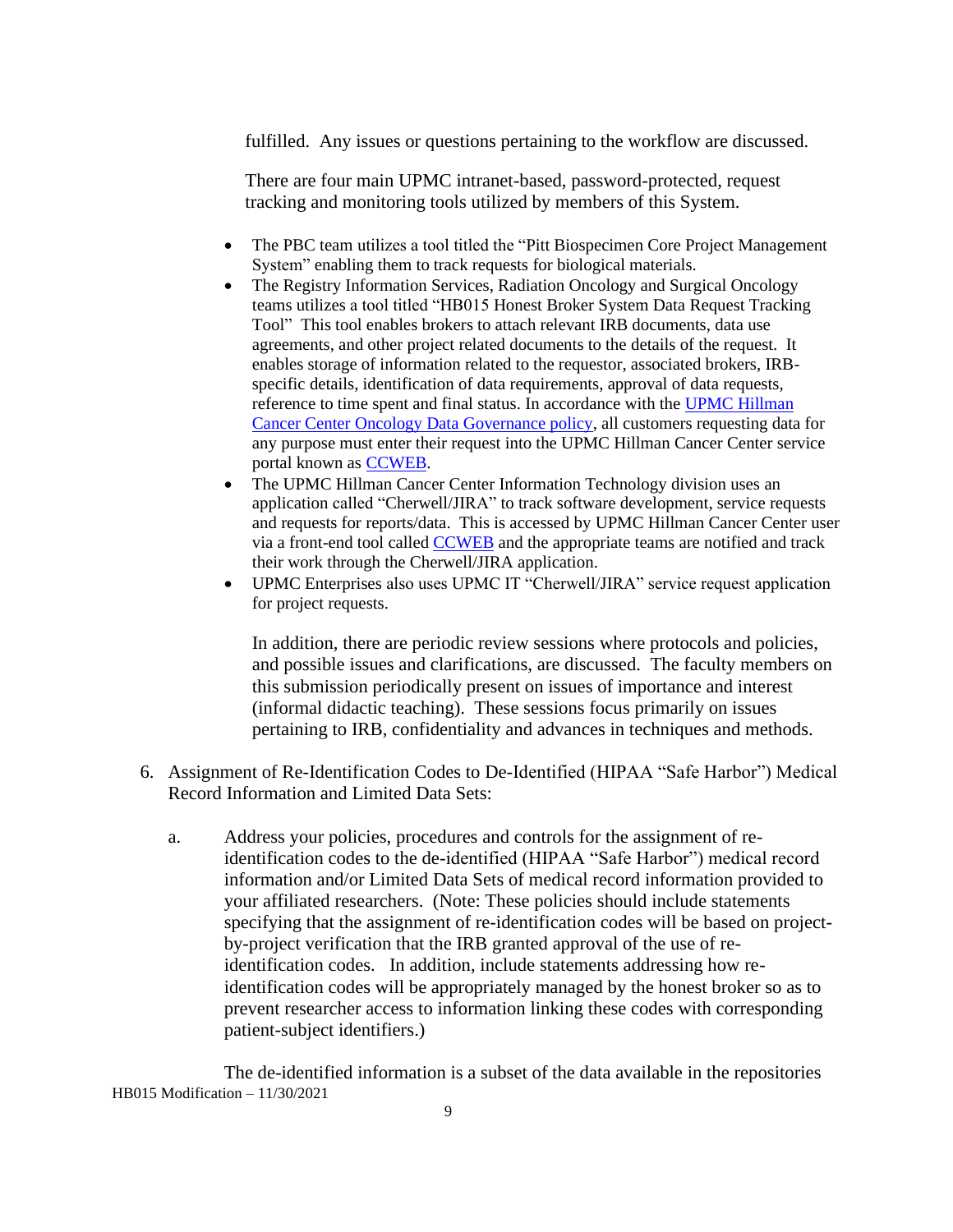of the PBC, WCRC, Cancer Registry/RIS, Otolaryngology, Radiation Oncology, Surgical Oncology or a subset of the data available in Pathology LIS or UPMC clinical databases. The PBC, WCRC, Cancer Registry/RIS, Otolaryngology, Radiation Oncology and/or Surgical Oncology groups will generate the "Safe Harbor" and limited data sets of information from the already existing information, as described above. Linkage codes will be used, as appropriate, to enable the tissue and data repositories to access further information pertaining to the individuals in the studies. Certified brokers within this System work together when tissue and data are both needed within a particular project to assure proper matching of such materials is intact. This process will be initiated only when it is mandated by the IRB and is part of the initial IRB submission, or any modification thereof.

It will be the responsibility of the manager of this Honest Broker System and team leaders to ensure that the protocols are being followed. They will be encouraged to seek help from the faculty in charge of these facilities. In addition, there will be regular meetings to discuss any potential issues. There will also be periodic assessment by the manager of this Honest Broker System of the system in place by evaluating the records in place and the problems encountered. These overview sessions will be performed on a regular basis.

- 7. Documentation and Quality Assurance:
	- a. Address your policies, procedures and controls for ensuring that Institutional Review Board approval has been granted for the use of de-identified (HIPAA "Safe Harbor) medical record information or a Limited Data Set of medical record information prior to providing such to your affiliated researchers.

UPMC employees or workforce members acting in honest broker roles, primarily the PBC, WCRC, Cancer Registry/RIS, Otolaryngology, Radiation Oncology and Surgical Oncology teams will not provide access to any information to any researcher until IRB submission and approval documentation is provided. No requests are entertained without prior IRB approval. The facilities will make no exceptions on this issue.

As part of the oversight process, regular reviews by the manager of this Honest Broker System and/or team leaders will be performed to evaluate the requests fulfilled. This exercise will focus on the information provided and make sure that this was consistent with the IRB submission and approval. This exercise will also assess the temporal workflow and make sure that information was released only after the appropriate approvals were in place. Any discrepancies and errors will be initially locally evaluated and corrective measures taken, including teaching and training. The IRB will also be informed of any errors.

HB015 Modification – 11/30/2021 b. Address your policies and procedures for documenting each honest broker transaction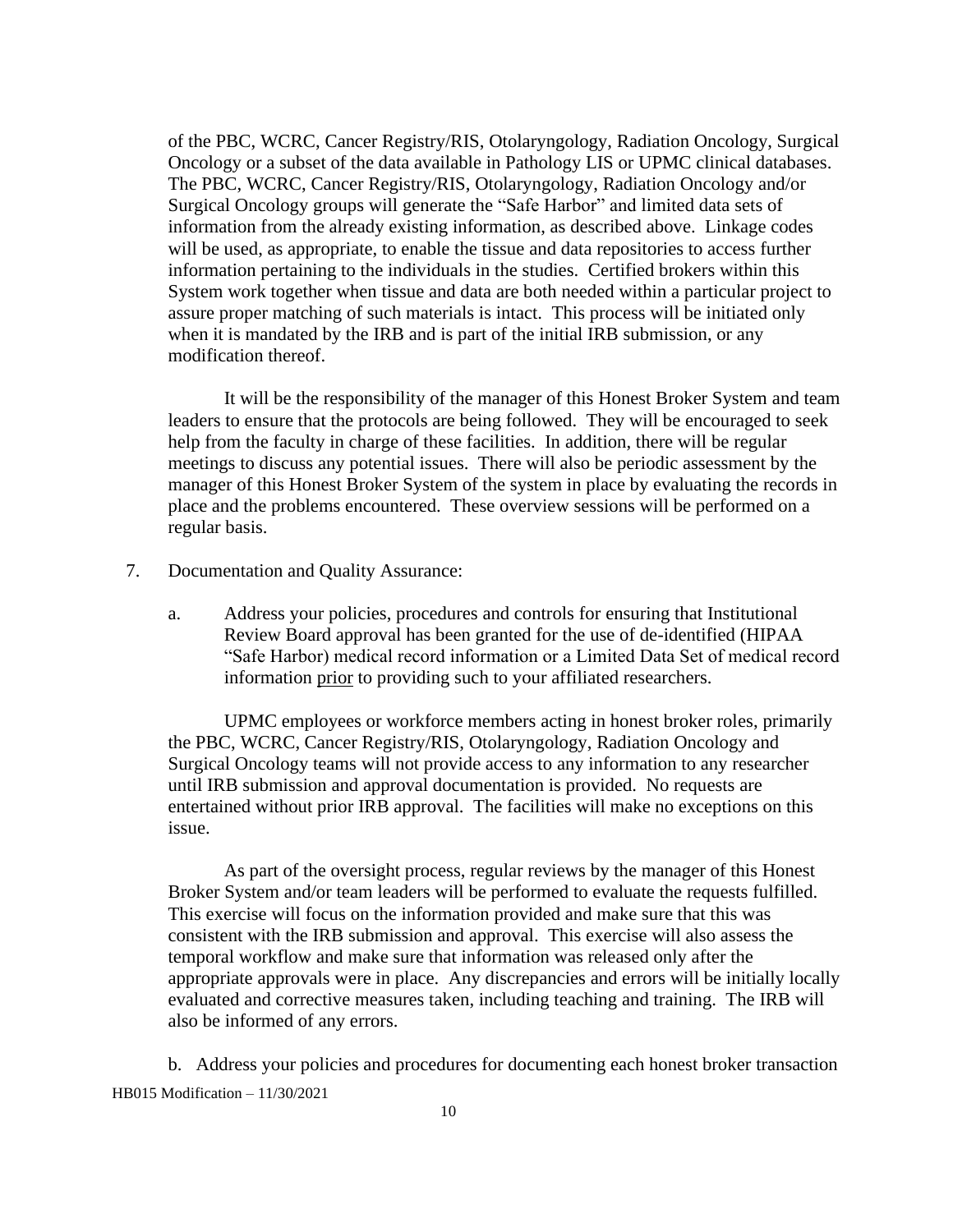with your affiliated researchers (e.g., documentation of the identity of researcher, identity of the research study, the nature of the information provided, corresponding IRB approval information, etc.).

The historical PBC requests for biological materials are logged via the electronic submission into the project management online tool. Research histology requests for paraffin blocks and/or slides that are not submitted through the online project management tool, are submitted by the researchers on a paper requisition given directly to research histology staff. These paper requisitions become part of the PBC files. Any paper trail generated is stored in secure, locked filing cabinets. An electronic tracking log is generated that contains information on the paper requisitions and is housed on a secure firewall protected UPMC computer.

 Registry Information Services, Otolaryngology, Radiation Oncology and Surgical Oncology teams use an intranet based, password protected, request tracking and monitoring tool since the original inception of this System in 2003. This tool enables storage of information related to the requestor, associated brokers, IRB-specific details, identification of tissue/data needed and approvals of requests. Time spent on each request is also stored. Standard and ad-hoc reporting is available with this tool to assess trending of services provides and other purposes. The PBC has adopted this approach in 2008 and the WCRC adopted this approach in November 2009.

This logging process also documents the identity of the researcher. The broker involved in this logging process must contact the team leader to make sure that the requesting individual is recognized and accepted as part of the University of Pittsburgh and/or UPMC community. In instances where the identity is in doubt or if the request is from a researcher outside the University of Pittsburgh/UPMC, the faculty supervisor is responsible for contacting the researcher, documenting the contact and communicating the decision back to the technician (generally via E-mail). The technician stores this information and proceeds accordingly.

The process of collecting the information starts only after the researcher provides the IRB submission and approval. This allows documentation of the magnitude of the approval provided to the researcher. In no instance will the information gathering process be allowed to start if the requesting individual does not have appropriate IRB mandates.

The next step in this workflow is to document the date and time the information, and biological material (if any), is provided to the researcher. If the transmission of data is electronic (probably in all cases), there will be an electronic trail of transmission of information. If the transmission of information is via hard copy, the researcher, or their designee, will need to sign a form certifying receipt of the information*.*

HB015 Modification – 11/30/2021 c. Address your policies and procedures for routine monitoring (auditing) of de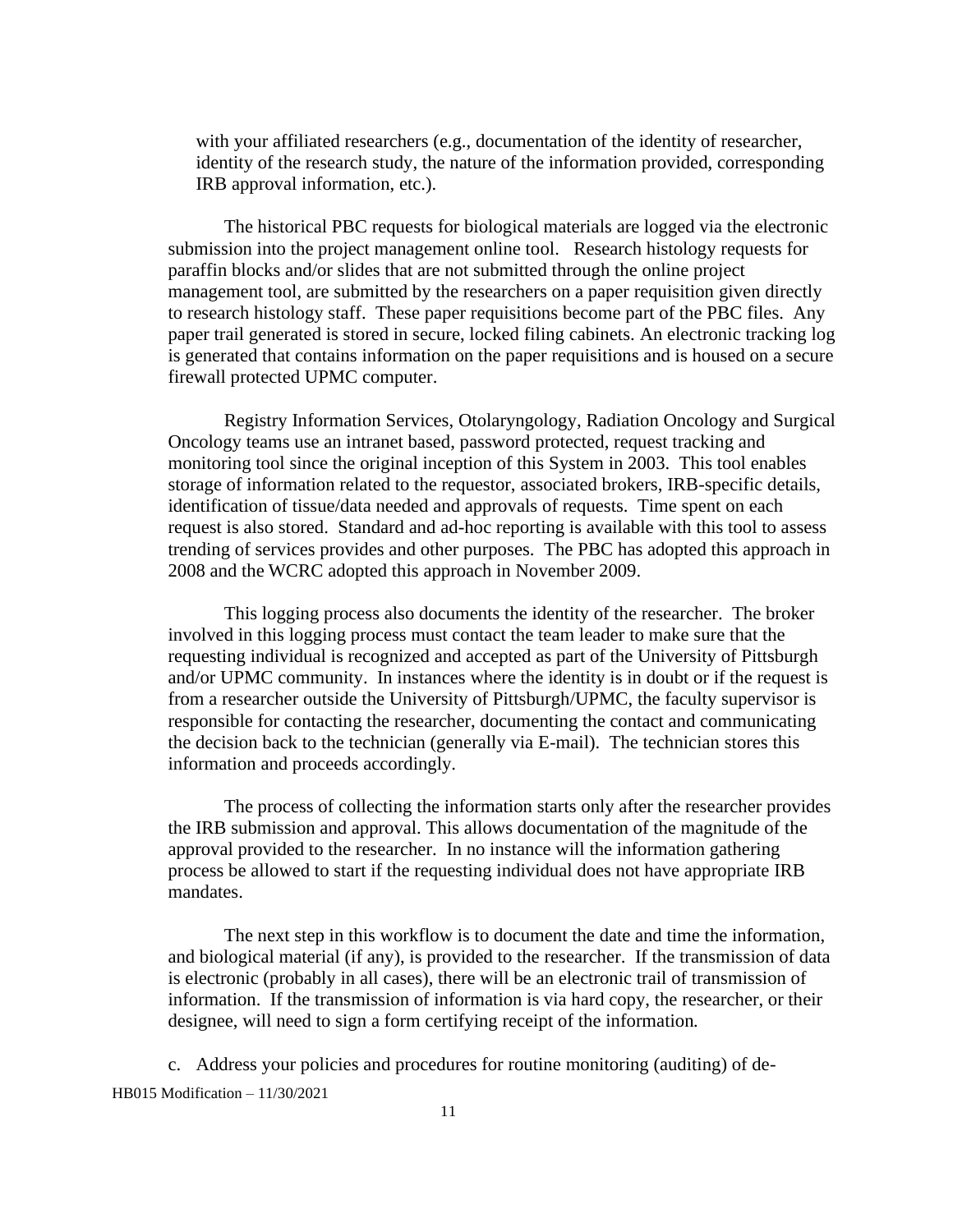identified (HIPAA "Safe Harbor") medical record information and Limited Data Sets of medical record information provided to affiliated researchers so as to ensure that this information has been de-identified in compliance with respective HIPAA requirements.

In the event our team is involved with projects using software tools that allow electronic de-identification, per the needs of HIPAA, the honest brokers will still do a visual check of the data generated on all requests to make sure that the information provided is consistent with the requirements of "Safe Harbor" and "Limited Data Set" requirement, as appropriate for the request. The manager of this Honest Broker System and/or team leaders also will perform regular reviews for requests fulfilled.

This policy will be revisited periodically, depending on the efficacy of the electronic system and the time spent on these reviews.

d. Address your policies and procedures for managing and ensuring the security of all identifiable medical record information that is in the Honest Broker's possession during the performance of its de-identification (HIPAA "Safe Harbor") or creation of Limited Data Set functions.

The data is stored electronically in state-of-the-art databases and UPMC compliant server environments. The process of creation of "Safe Harbor" is primarily electronic. The "Limited Data Sets" will contain additional data elements that will be added after the "Safe Harbor" data set is created.

The access to the electronic systems is password protected in accordance with UPMC data governance policies. The logging on to these systems is monitored in accordance with UPMC HIPAA System Security policies and procedures. The staff are trained as certified honest brokers via UPMC/Pitt Research Fundamentals Modules. UPMC employees also must complete annual UPMC ULearn modules related to confidentiality and data governance. They will be aware of their responsibilities in keeping passwords secure and contacting the appropriate personnel in case they think their passwords has been compromised or if there is any other breach of confidentiality.

In some instances there might be a need to create a paper hard copy. These hard copies will be stored in locked, secure filing cabinets located in safe areas in UPMC buildings, primarily on UPMC Presbyterian Shadyside and UPMC Magee Womens Hospital campuses depending on the primary location of the designated honest broker per project.

8. Business Associate Agreement: Attach to this Application a completed UPMC Business Associate Agreement. (Note: the standard UPMC Business Associate Agreement can be found at [http://purchasing.upmc.com\)](http://purchasing.upmc.com/).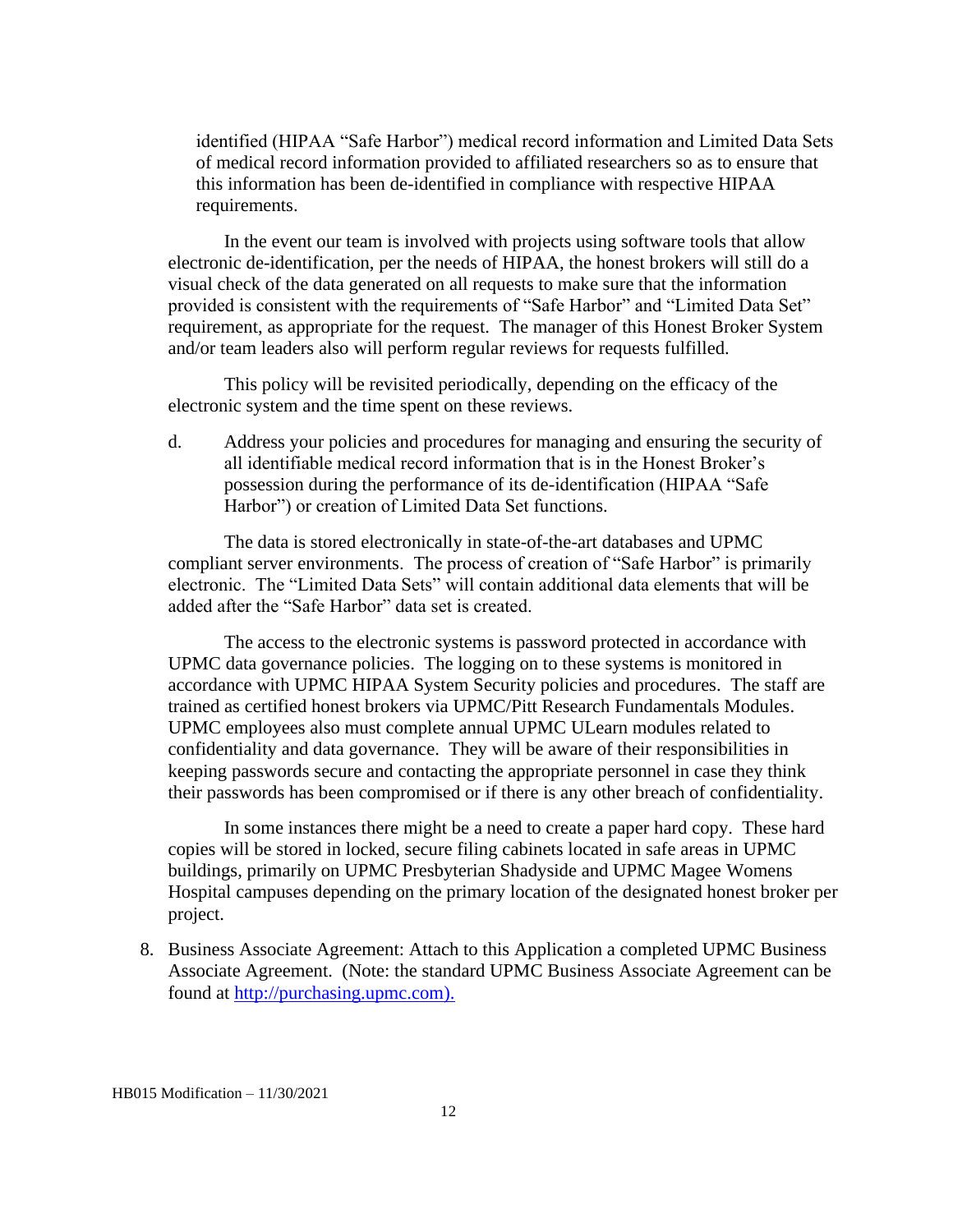#### \*\*\*\*\*\*\*\*\*\*\*\*\*\*\*\*\*\*\*\*\*\*\*\*\*\*\*\*\*\*\*\*\*\*\*\*\*\*\*\*\*\*\*\*\*\*\*\*\*\*\*\*\*\*\*\*\*\*\*\*\*\*\*\*\*\*\*\*\*\*\*\*\*\*\*\*\*\*

### CERTIFICATION OF HONEST BROKER RESPONSIBILITIES By signing below I agree/certify that:

- 1. I am cognizant of and will comply with the Federal Policy (Common Rule) and HIPAA regulations and the IRB and UPMC policies governing research involving the use of identifiable medical record information.
- 2. I have reviewed this Honest Broker System/Process application in its entirety and I am fully aware of and in agreement with all submitted statements.
- 3. I will ensure that the Honest Broker System/Processes will be implemented and followed in strict accordance with this application.
- 4. I will request and obtain IRB and UPMC Privacy Officer approval for any proposed modifications to this application prior to implementing such modifications.
- 5. I will ensure that all individuals involved in providing the Honest Broker System/Process services are provided with a copy of this current version of this application.
- 6. I and/or my Honest Broker staff will not provide identifiable medical record information, deidentified medical record information, or Limited Data Sets of medical record information to affiliate researchers until evidence of IRB approval of the corresponding research study is provided.
- 7. I will respond promptly to all requests for information or materials solicited by the UPMCHS Privacy Officer or the IRB.
- 8. I will maintain adequate documentation of all Honest Broker transactions with affiliated researchers.
- 9. I and/or my Honest Broker staff will, under no circumstances, provide the researchers with information that would permit de-identified (HIPAA "Safe Harbor") medical record information or Limited Data Sets of medical record information to be linked to patient identifiers.
- 10. I and/or my Honest Broker staff will not intervene or interact with patients in the conduct of Honest Broker functions.
- 11. I and/or my Honest Broker staff will maintain complete confidentiality of identifiable medical record information in our possession during the performance of Honest Broker functions.

Klirita

\_\_\_\_\_\_\_\_\_\_\_\_\_\_\_\_\_\_\_\_\_\_\_\_\_\_\_\_\_\_\_\_\_\_\_\_\_\_ \_\_\_\_\_\_\_\_\_\_\_\_\_\_\_\_\_ Signature of Individual Responsible for Honest Date Broker System/Processes

\*\*\*\*\*\*\*\*\*\*\*\*\*\*\*\*\*\*\*\*\*\*\*\*\*\*\*\*\*\*\*\*\*\*\*\*\*\*\*\*\*\*\*\*\*\*\*\*\*\*\*\*\*\*\*\*\*\*\*\*\*\*\*\*\*\*\*\*\*\*\*\*\*\*\*\*\*

13

\_\_\_\_\_\_\_\_\_\_\_\_\_\_\_\_\_\_\_\_\_\_\_\_\_\_\_\_\_\_\_\_\_\_\_\_\_\_ \_\_\_\_\_\_\_\_\_\_\_\_\_\_\_\_\_

Honest Broker System/Process Application Approved:

UPMC HS Privacy Officer Date

**IRB Chair/Vice Chair Date** 

HB015 Modification – 11/30/2021

11/30/2021

\_\_\_\_\_\_\_\_\_\_\_\_\_\_\_\_\_\_\_\_\_\_\_\_\_\_\_\_\_\_\_\_\_\_\_\_\_\_ \_\_\_\_\_\_\_\_\_\_\_\_\_\_\_\_\_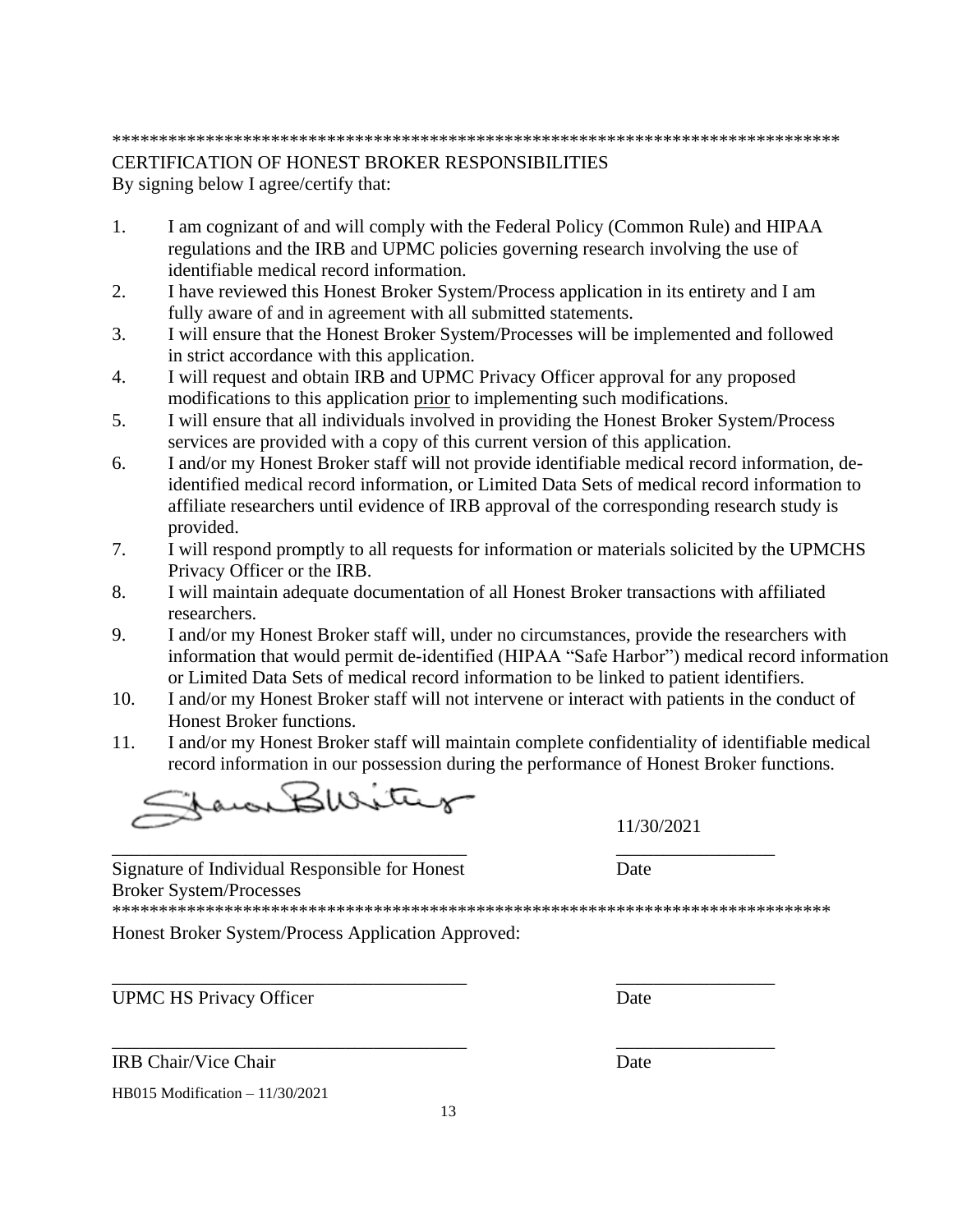# ATTACHMENT A

## **APPLICATION for the CERTIFICATION OF HONEST BROKER SYSTEMS/PROCESSES**

A. HIPAA "Safe Harbor" De-Identification of Medical Record Information

HIPAA requires that each of the following identifiers of the individual or of relatives, employers, or household members of the individual must be removed from medical record information in order for the records to be considered de- identified (HIPAA "Safe Harbor")

- 1. Names
- 2. All geographic subdivisions smaller than a State, including street address, city, county, precinct, zip code, and their equivalent geocodes, except for the initial 3 digits of a zip code if, according to the currently publicly available data from the Bureau of Census:
	- a. The geographic unit formed by combining all zip codes with the same 3 initial digits contains more than 20,000 people; and
	- b. The initial 3 digits of a zip code for all such geographic units containing 20,000 or fewer people is changes to 000.
- 3. All elements of dates (except year) for dates directly related to an individual, including birth date, admission date, discharge date, date of death; and all ages over 89 and all elements of dates (including year) indicative of such age, except that such ages and elements may be aggregated into a single category of age 90 or older.
- 4. Telephone numbers
- 5. FAX numbers
- 6. Electronic mail addresses
- 7. Social security numbers
- 8. Medical record numbers
- 9. Health plan beneficiary numbers
- 10. Account numbers
- 11. Certificate/license numbers
- 12. Vehicle identifiers and serial numbers; license plate numbers
- 13. Device identifiers and serial numbers
- 14. Web Universal Resource Locators (URLs)
- 15. Internet Protocol (IP) address numbers
- 16. Biometric identifiers
- 17. Full face photographic images and any comparable images
- 18. Any other unique identifying number, characteristic, or code, except a code to permit re-identification of the de-identified data by the Honest Broker.